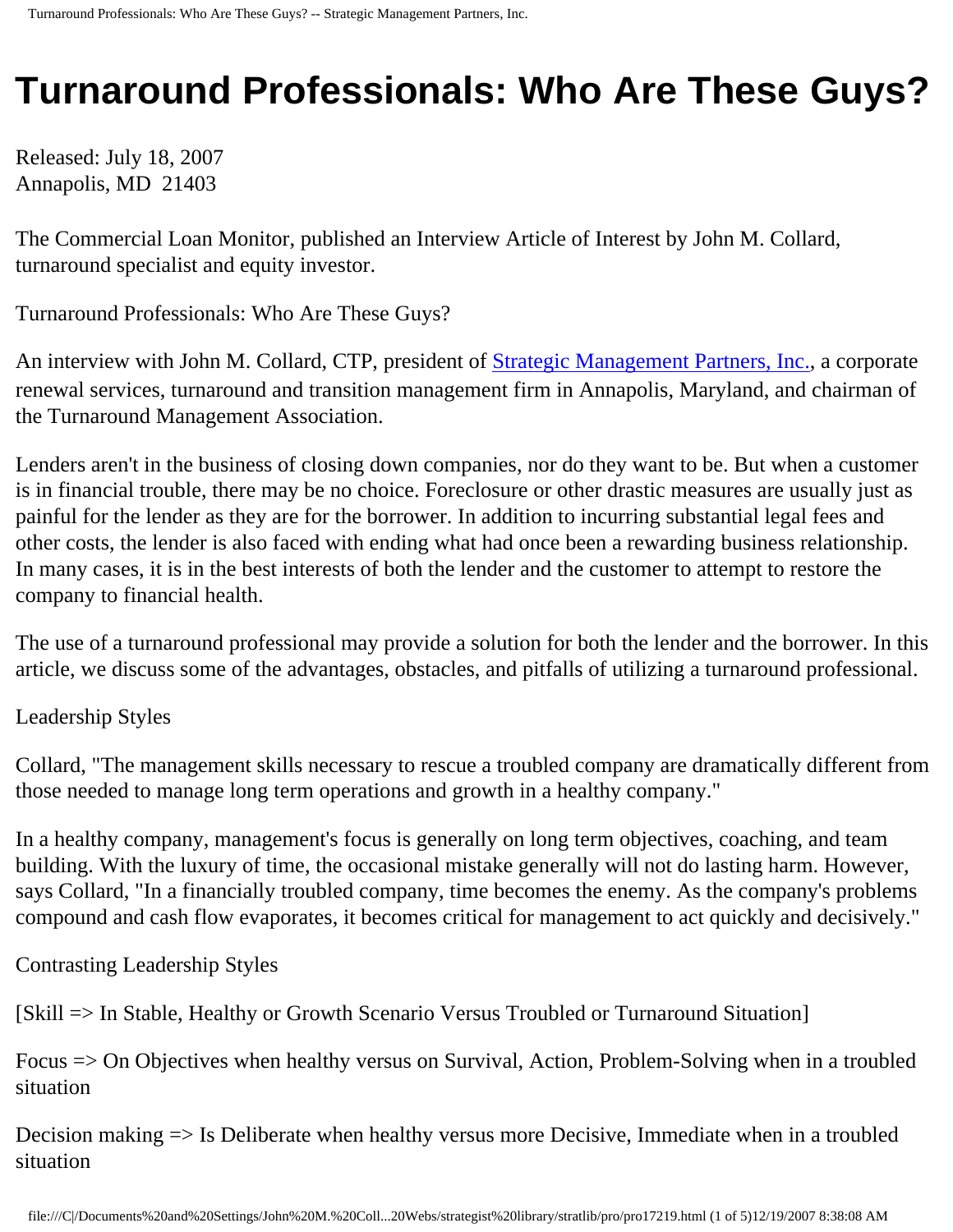Authority => Delegate when healthy versus more Direct Involvement when in a troubled situation

People => Develop Resources when healthy versus Recruit Turnaround Talent and Stress Communications when in a troubled situation

Respected for: => Management Reputation when healthy versus Financial Credibility when in a troubled situation

Known for: => Consistency when healthy versus Ability to Shift Gears when in a troubled situation

For example, assume that a key employee is not performing satisfactorily. In a healthy company, management would probably inform the employee of the problem and give him or her some time to work things out, perhaps with some additional training and personal attention. On the other hand, in a troubled company whose survival is at stake, management may have no choice but to replace the employee, and do so quickly.

Because the management approach called for in a troubled environment is so foreign to many managers, it is often difficult to find the appropriate leadership within the company. Managers typically make decisions deliberately, and they should. They analyze the company's goals and objectives and evaluate the effectiveness of a particular course of action in attaining them. But goals and objectives are meaningless if the company won't survive next week.

In a turnaround situation, management's focus must be on short term survival. Financial credibility and the ability to manage the company's immediate cash needs are often more important than industry knowledge or reputation. While a manager in a stable environment should be known among employees and shareholders for consistency in making decisions, a manager in a troubled company must be able to shift gears to deal with the daily crises that inevitably occur.

Because existing management often does not possess the skills necessary to deal with a crisis, it may be a good idea to bring in a turnaround specialist. From the lender's perspective, this is desirable because the turnaround professional's first priority will be to manage cash and therefore to provide cash flow that can be used to make loan payments.

## Early Detection

One of the greatest difficulties in salvaging a troubled company is that often by the time the real problem is recognized, it's too late. People tend to address symptoms (e.g., the company is losing money) instead of the problems behind them (e.g., insufficient sales). Collard recommends that lenders look for early warning signs that a company is headed for trouble and try to get the company some help before the situation deteriorates.

This may be easier said than done, however, because management often goes through a "denial" phase. Even if they acknowledge the problem, they tend to blame it on external factors (such as the lender's refusal to advance additional funds) rather than being introspective and examining the way the company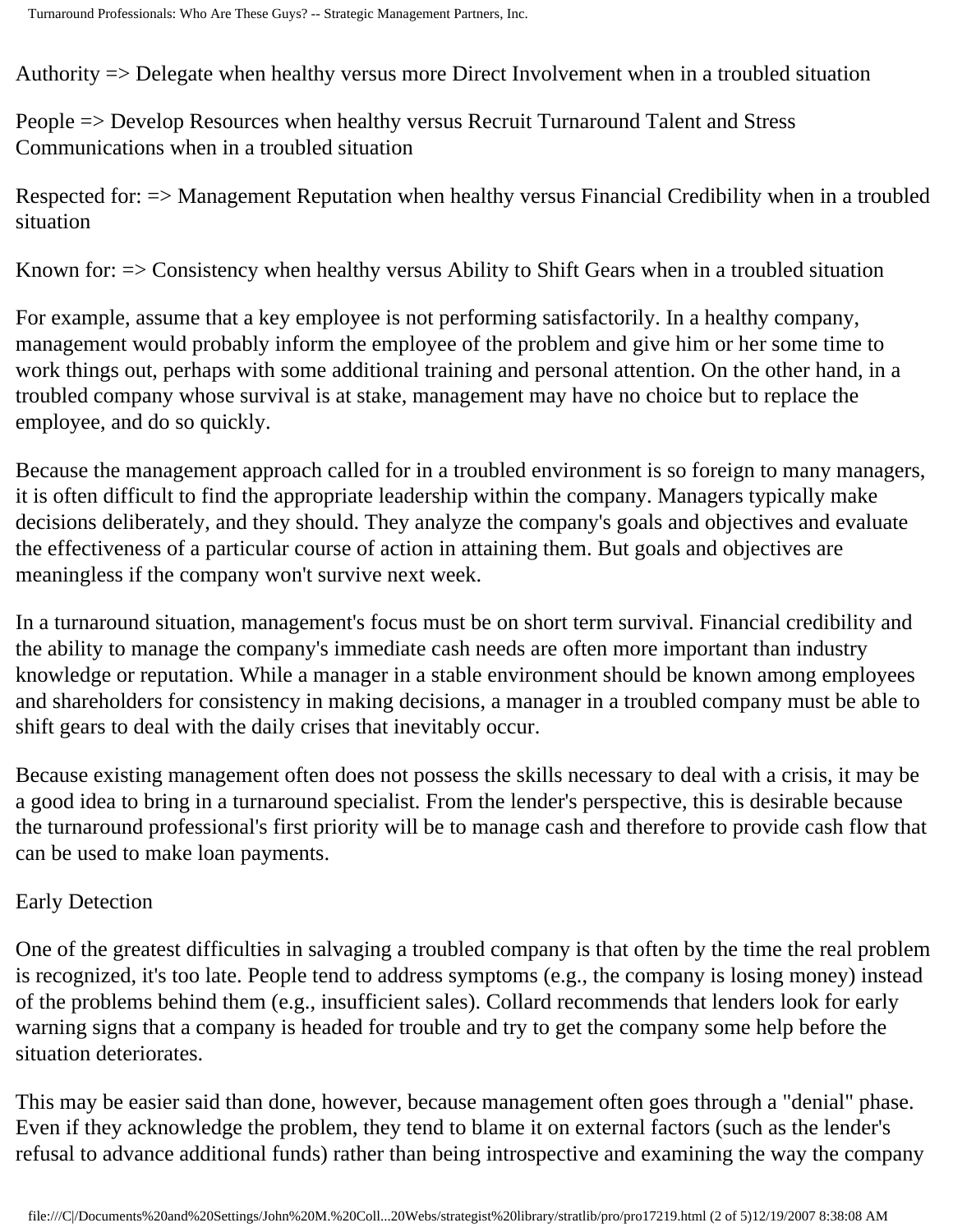is managed. In the eyes of management, the lender becomes the enemy, and it is very difficult for the lender to recommend the use of an outside advisor without some sort of leverage (e.g., as a condition of additional financing, or under threat of foreclosure or bankruptcy).

Early Warning Signs

\* Over-extension of owner or top management -- i.e., performance of functions that should have been delegated to others

- \* Excessive employee turnover
- \* Ineffective communications
- \* Unclear goals
- \* Failure of compensation and incentive programs to yield satisfactory results
- \* Deterioration of key client relationships
- \* Declining levels of new business
- \* Failure to properly analyze markets and competitors
- \* Lack of accurate, timely, and pertinent financial and operations reports
- \* A track record of failed expansion plans

One way to avoid this obstacle is for lenders to develop relationships with their customers. Companies are often advised that they should nurture their relationships with their bankers. But this advice applies to bankers as well. When a good loan goes bad, lenders tend to move immediately into a defensive posture without the intermediate step of working with the company to turn things around. Rather than waiting until loan covenants have been violated to get involved, lenders should establish constructive relationships with their customers early so that the relationship does not become adversarial later. In this way, the lender is in a better position to educate the customer and to convince the customer that outside help is needed.

Another strategy many banks are now using is to include language in their loan documents requiring the borrower to bring in a turnaround consultant or other professional under certain conditions (e.g., when certain covenants are violated or specified financial ratios reach a certain level).

## Lender Liability

Lenders rarely make the decision to bring in a turnaround professional, even if it would be the most effective way of recouping their investment, because of lender liability concerns. If the lender makes the decision to engage a consultant and selects the individual, it is essentially making a management decision and may be exposed to liability if the decision is perceived to be a bad one.

It is probably permissible for the bank to insist on the use of a turnaround consultant to avoid foreclosure or as a condition of additional financing, provided the company selects the consultant, not the bank. Lenders may be able to avoid liability concerns by recommending, rather than imposing, a turnaround consultant. Many banks will present the borrower with a "short list" of three or four turnaround professionals that might be able to help. However, it is important for the lender to make it clear to the company that it is not required to select one of the recommended consultants. The company should be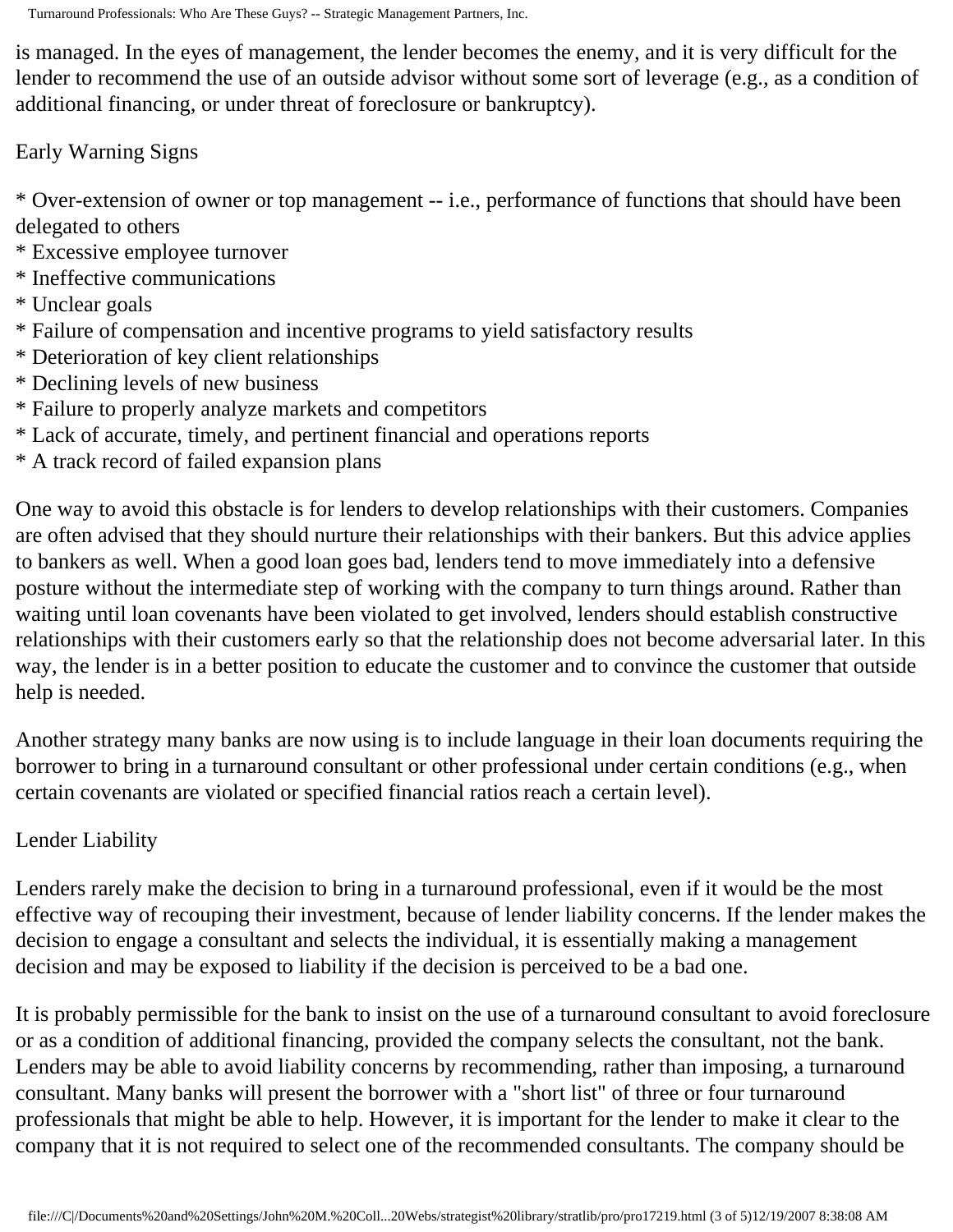free to choose its own advisor or leader.

Given the potential magnitude of lender liability, it is advisable to consult legal counsel before taking any action that will affect or influence the management of the company.

## Finding the Right Turnaround Professional

Turnaround consultants do not require any particular background. They include interim operating managers, management consultants, CPAs, lawyers, and other professionals. The most important factor is whether an individual possesses the skills needed to deal with a financially troubled company and the ability to make the "tough decisions" called for in a turnaround situation. If the company has a specific shortcoming that must be remedied, the individual turnaround specialist should have expertise in that area. It may be advisable to bring in someone with experience in the customer's industry. However, if the company has reached a crisis stage, experience in dealing with crises may be more important than specific industry experience.

The [Turnaround Management Association \(www.turnaround.org\),](http://www.turnaround.org/) headquarters in Chicago, can be a source for these professionals. The TMA has almost 8,000 members across the U.S. and overseas. TMA has developed a program to help the selection process. The [Certified Turnaround Professional \(CTP\)](http://www.actp.com/)  [\(www.actp.org\)](http://www.actp.com/) designation (much like a Certified Public Accountant, Certified Financial Analyst or Certified Management Analyst, only more) signifies that applicants have a minimum of five years senior operating management or turnaround consulting experience in a corporate renewal environment, and a minimum of a bachelor's degree. The program is unique in that it requires five client engagement confirmation letters, and five recommendations from professional sources: The program, administered by Northeastern University, tests the understanding of a comprehensive Body of Knowledge and includes rigorous testing and a background reference check. Certification is not a one time event, it includes continuing education requirements and recertification every five years.

From the lender's perspective, it is important that the turnaround professional be financially credible and honor his or her commitments. The company, as well as the bank and other interested parties, should be able to rely on the specialist to protect their interests and to provide them with the accurate and true information they need on a timely basis.

Turnaround specialists generally fall into two categories: consultants and interim CEOs. Consultants advise existing management (possibly the same management that got the company into trouble in the first place, or did not make decisions in the past). Whether a consultant is effective depends on management's willingness to listen and to implement the specialist's recommendations. However, if management is unable or unwilling to make tough decisions (e.g., layoffs), an interim CEO with decision making authority may be preferable.

Not all companies are salvageable. An attempted turnaround is appropriate only if the company has a viable product or service and a market for that product or service. Under the right circumstances, however, the use of a turnaround specialist may be the answer for both the lender and the customer.